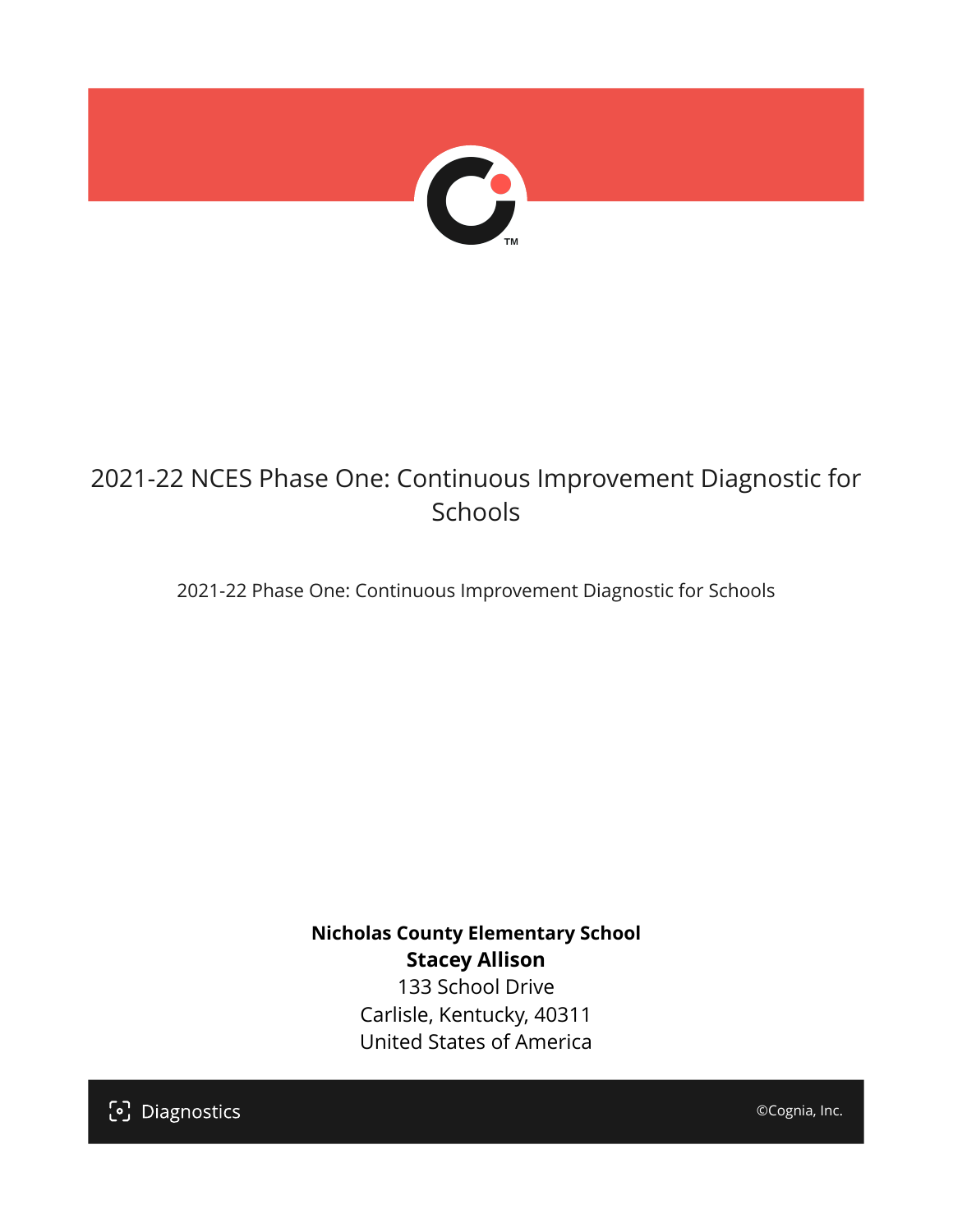2021-22 Phase One: Continuous Improvement Diagnostic for Schools - 2021-22 NCES Phase One: Continuous Improvement Diagnostic for Schools - Generated on 01/20/2022

Nicholas County Elementary School

# **Table of Contents**

<u>[3](#page-2-0)</u> [2021-22 Phase One: Continuous Improvement Diagnostic for Schools](#page-2-0)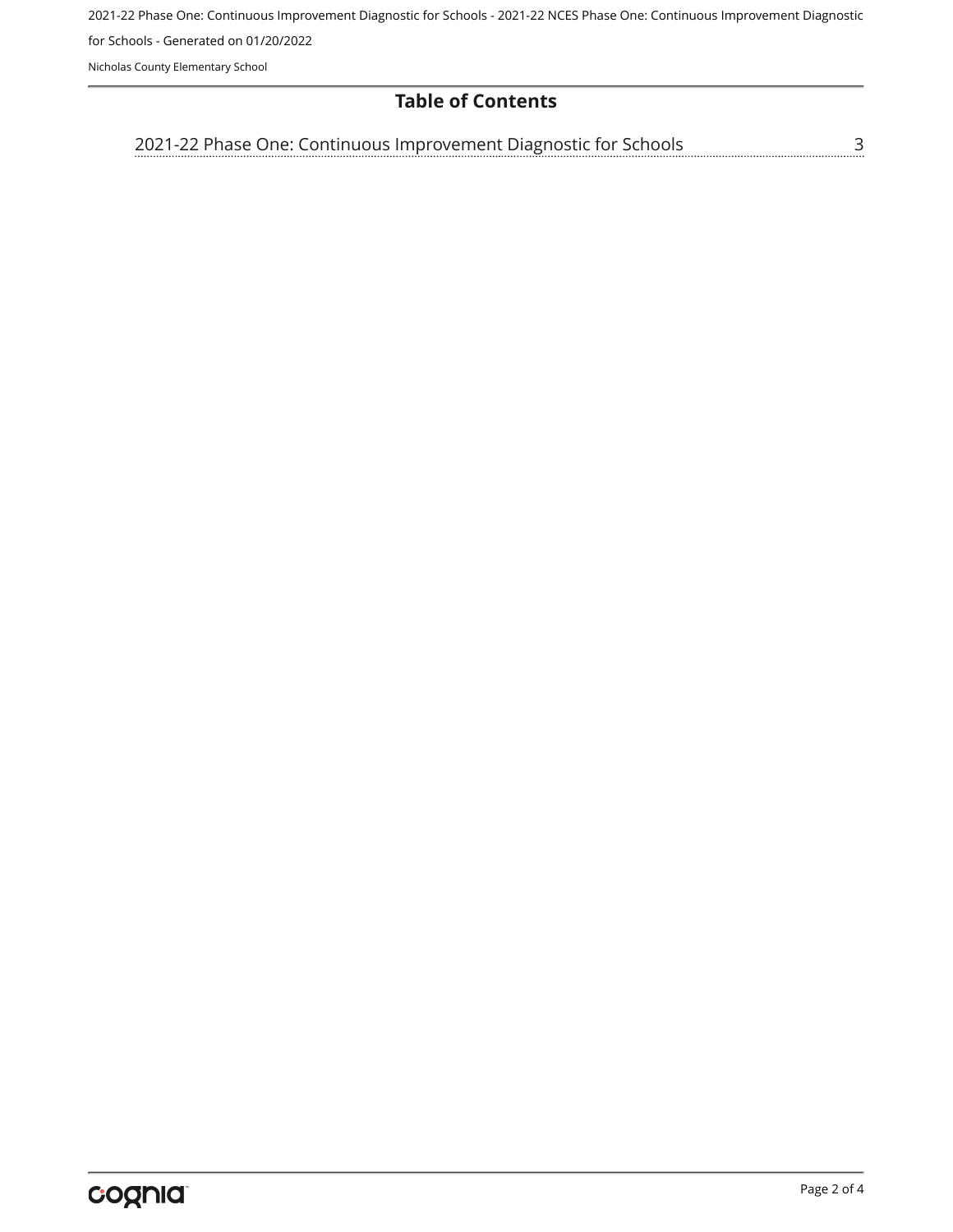2021-22 Phase One: Continuous Improvement Diagnostic for Schools - 2021-22 NCES Phase One: Continuous Improvement Diagnostic for Schools - Generated on 01/20/2022 Nicholas County Elementary School

# <span id="page-2-0"></span>**2021-22 Phase One: Continuous Improvement Diagnostic for Schools**

The **Comprehensive School Improvement Plan or CSIP** is defined as a *plan developed by the school council, or successor, and charter schools with the input of parents, faculty, and staff, based on a review of relevant data that includes targets, strategies, activities, and a time schedule to support student achievement and student growth, and to eliminate gaps among groups of students.*

The comprehensive school and district improvement plan process is outlined in 703 KAR 5:225. The requirements included in the administrative regulation are key components of the continuous improvement process in Kentucky and ultimately fulfillment of school, district, and state goals under the Kentucky State Plan as required by the Every Student Succeeds Act (ESSA).

While the regulation outlines a timeline for compliance purposes, the plan itself is a strategic and proven approach to improve processes and to ensure students achieve. The timeline for the school's 2021-22 diagnostics is as follows:

#### **Phase One: August 1 - October 1**

• Continuous Improvement Diagnostic for Schools

# **Phase Two: October 1 - November 1**

- The Needs Assessment for Schools
- School Assurances
- School Safety Report

# **Phase Three: November 1 - January 1**

- Comprehensive School Improvement Plan
- Executive Summary for Schools
- Professional Development Plan for Schools

# **Phase Four: January 1 - December 31**

• Progress Monitoring

*As principal of the school, I hereby commit to implementing continuous improvement processes with fidelity to support student achievement and student growth and to eliminate achievement gaps among groups of students. I also assure that the comprehensive school improvement plan is developed by the school council, (where applicable) with the input of parents, faculty, and staff.*